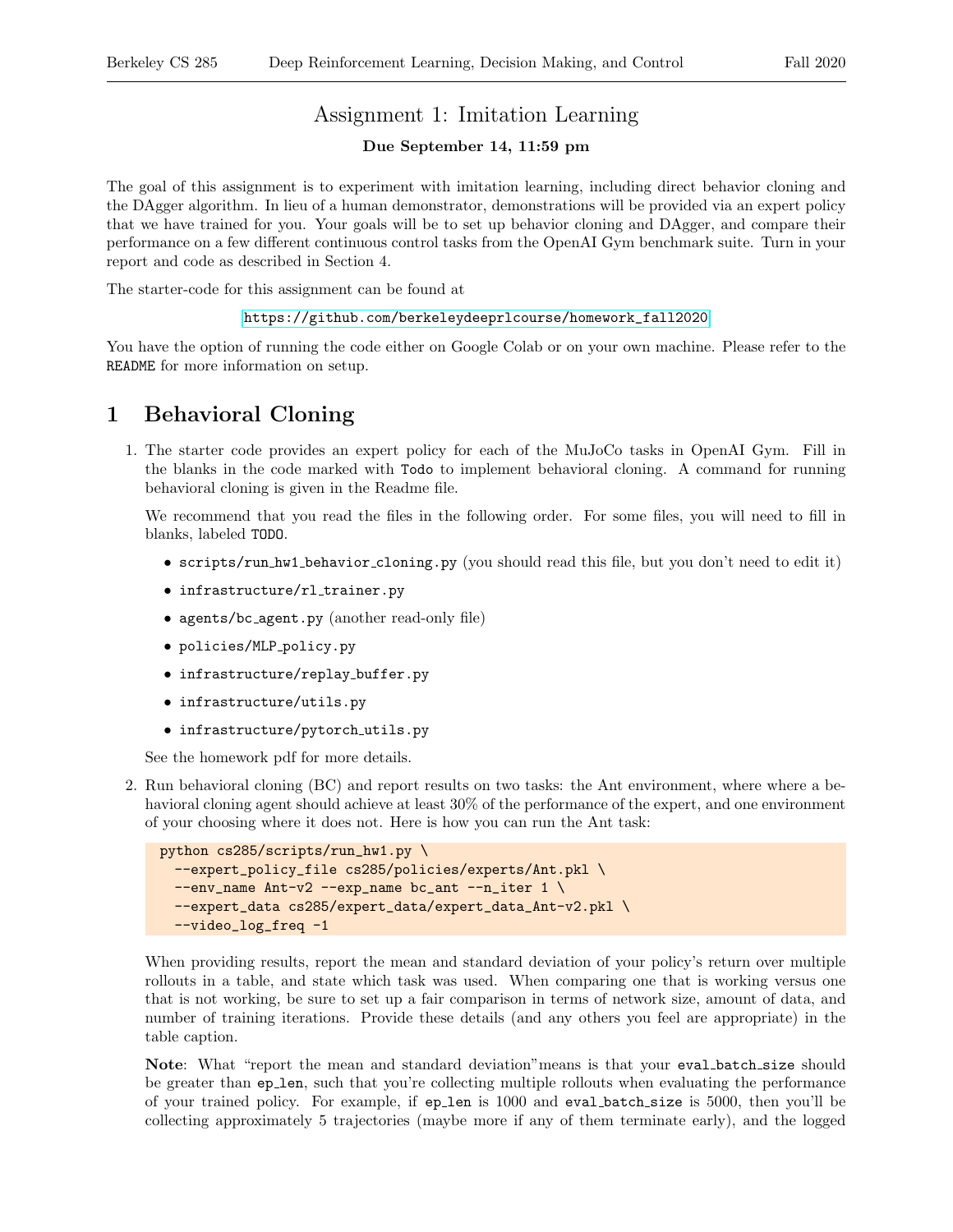Eval AverageReturn and Eval StdReturn represents the mean/std of your policy over these 5 rollouts. Make sure you include these parameters in the table caption as well.

Tip: To generate videos of the policy, remove the flag  $\neg$ -video\_log\_freq  $\neg$ 1 However, this is slower, and so you probably want to keep this flag on while debugging.

3. Experiment with one set of hyperparameters that affects the performance of the behavioral cloning agent, such as the amount of training steps, the amount of expert data provided, or something that you come up with yourself. For one of the tasks used in the previous question, show a graph of how the BC agent's performance varies with the value of this hyperparameter. In the caption for the graph, state the hyperparameter and a brief rationale for why you chose it.

#### 2 DAgger

1. Once you've filled in all of the TODO commands, you should be able to run DAgger.

```
python cs285/scripts/run_hw1.py \
--expert_policy_file cs285/policies/experts/Ant.pkl \
 --env_name Ant-v2 --exp_name dagger_ant --n_iter 10 \
--do_dagger --expert_data cs285/expert_data/expert_data_Ant-v2.pkl \
--video_log_freq -1
```
2. Run DAgger and report results on the two tasks you tested previously with behavioral cloning (i.e., Ant + another environment). Report your results in the form of a learning curve, plotting the number of DAgger iterations vs. the policy's mean return, with error bars to show the standard deviation. Include the performance of the expert policy and the behavioral cloning agent on the same plot (as horizontal lines that go across the plot). In the caption, state which task you used, and any details regarding network architecture, amount of data, etc. (as in the previous section).

## 3 Turning it in

1. Submitting the PDF. Make a PDF report containing: Table 1 for a table of results from Question 1.2, Figure 1 for Question 1.3. and Figure 2 with results from question 2.2.

You do not need to write anything else in the report, just include the figures with captions as described in each question above. See the handout at

```
http://rail.eecs.berkeley.edu/deeprlcourse/static/misc/viz.pdf
```
for notes on how to generate plots.

- 2. Submitting the code and experiment runs. In order to turn in your code and experiment logs, create a folder that contains the following:
	- A folder named run logs with experiments for both the behavioral cloning (part 2, not part 3) exercise and the DAgger exercise. Note that you can include multiple runs per exercise if you'd like, but you must include at least one run (of any task/environment) per exercise. These folders can be copied directly from the cs285/data folder into this new folder. Important: Disable video logging for the runs that you submit, otherwise the files size will be too large! You can do this by setting the flag --video\_log\_freq -1
	- The cs285 folder with all the .py files, with the same names and directory structure as the original homework repository. Also include the commands (with clear hyperparameters) that we need in order to run the code and produce the numbers that are in your figures/tables (e.g. run "python run hw1 behavior cloning.py –ep len 200" to generate the numbers for Section 2 Question 2) in the form of a README file.